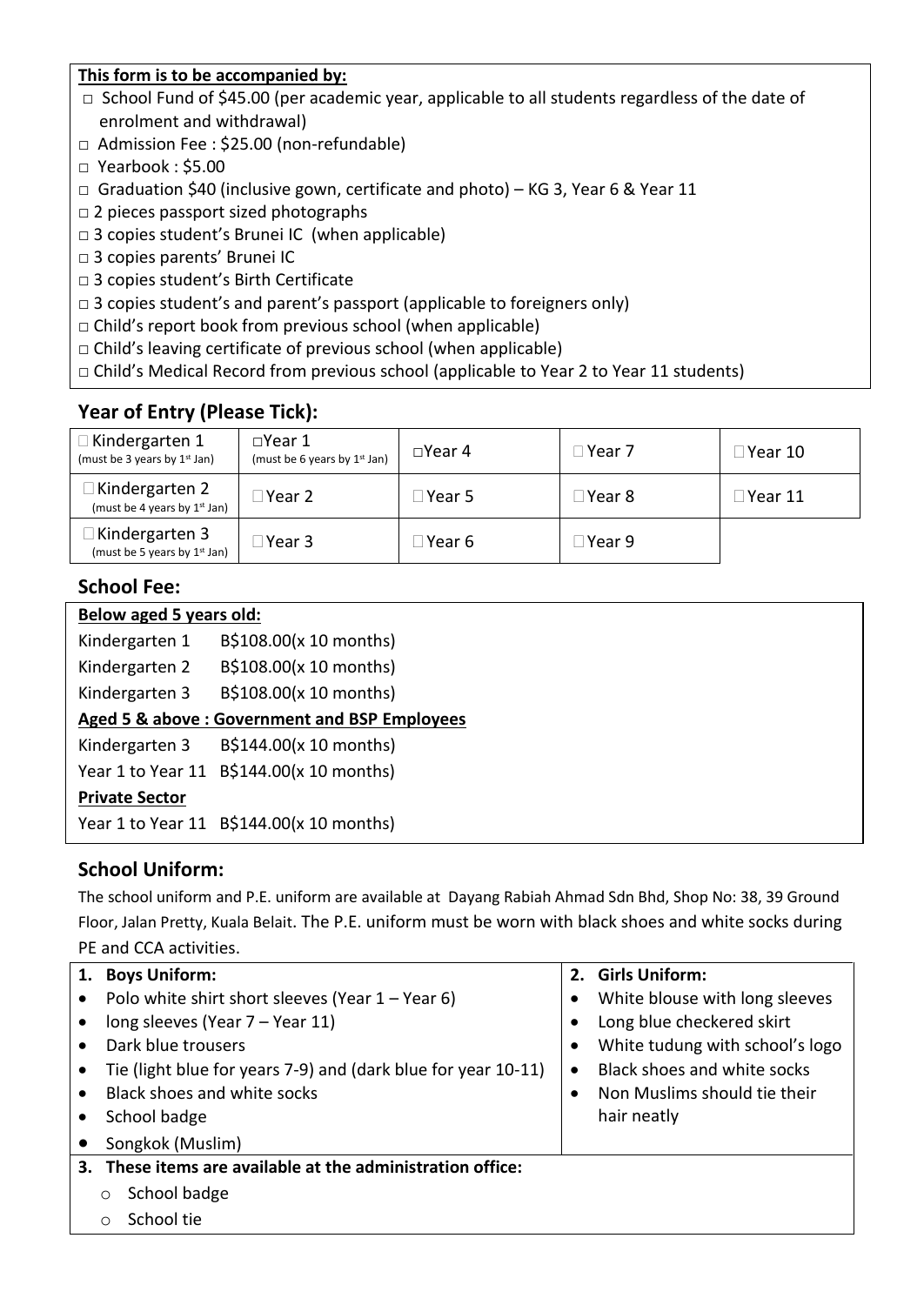

# **APPLICATION FOR ADMISSION TO ST JAMES'S SCHOOL**

| <b>Student Information:</b>                                |                    |                  |                                                                                                               | <b>Admission #: SJS/</b>   |             |  |
|------------------------------------------------------------|--------------------|------------------|---------------------------------------------------------------------------------------------------------------|----------------------------|-------------|--|
| Student's Name:                                            |                    |                  |                                                                                                               |                            |             |  |
| Gender:                                                    | $\square$ Male     | $\square$ Female | Brunei IC No:                                                                                                 |                            | [Y / P / G] |  |
| Date of Birth:                                             |                    |                  | Birth Cert No:                                                                                                |                            |             |  |
| Race:                                                      |                    |                  | Religion:                                                                                                     |                            |             |  |
| Citizenship:                                               |                    |                  | Home Phone:                                                                                                   |                            |             |  |
| Home Address:                                              |                    |                  |                                                                                                               |                            |             |  |
| Name of previous school attended:                          |                    |                  |                                                                                                               |                            |             |  |
| Class Attended:                                            |                    |                  | Mobile Phone:                                                                                                 |                            |             |  |
|                                                            |                    |                  | Has your child been involved in any disciplinary proceedings or suspended or expelled at any previous school? |                            |             |  |
| $\square$ Yes $\square$ No If yes, please provide details: |                    |                  |                                                                                                               |                            |             |  |
|                                                            |                    |                  | Does your child have any known allergies or medical conditions that the school should be aware of?            |                            |             |  |
| <b>Administrative Information:</b>                         |                    |                  |                                                                                                               |                            |             |  |
|                                                            |                    |                  |                                                                                                               | Date: ____________________ |             |  |
| Start date: ______________________                         |                    |                  |                                                                                                               |                            |             |  |
| Student Pass:     Yes                                      | $\vert$ $\vert$ No | Completed        |                                                                                                               |                            |             |  |
| <b>Student Pass Ref:</b>                                   |                    |                  | Date of Expiry:                                                                                               |                            |             |  |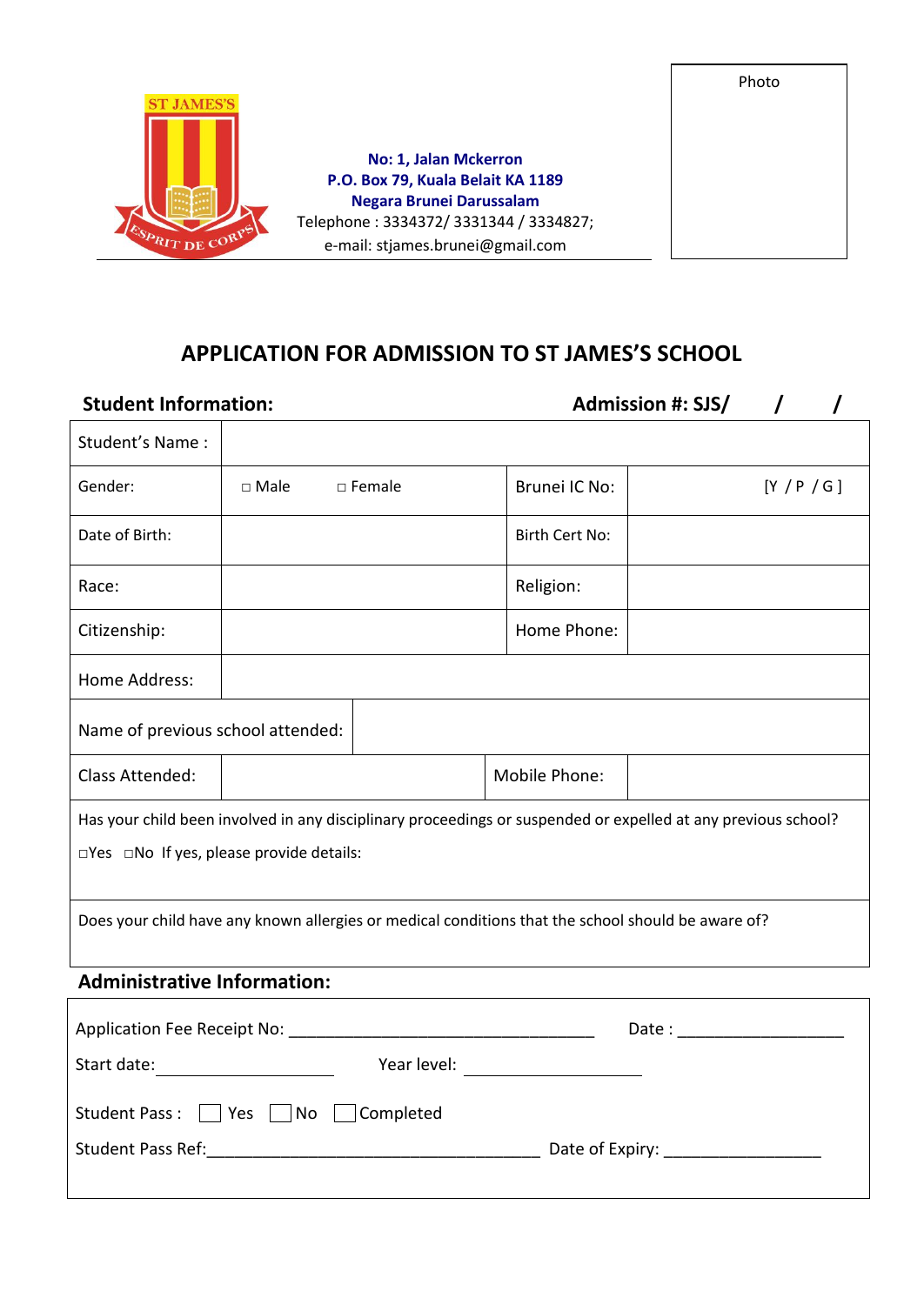## **Additional Information:**

| List any siblings who currently attend St James' School (and their level): |             |  |  |  |
|----------------------------------------------------------------------------|-------------|--|--|--|
|                                                                            |             |  |  |  |
|                                                                            | Year $\_\_$ |  |  |  |
|                                                                            | Year $\_\_$ |  |  |  |
|                                                                            |             |  |  |  |
| Person to be contacted in an emergency if the parents are not available:   |             |  |  |  |
|                                                                            |             |  |  |  |
| Contact Number: ____________________________                               |             |  |  |  |

# **Family Information:**

| Father's Name:        |                                              |             |
|-----------------------|----------------------------------------------|-------------|
| Date of Birth:        | Brunei IC No:                                | [Y / P / G] |
| Citizenship:          | Religion:                                    | Race:       |
| Mobile Phone:         | Office Phone:                                |             |
| <b>Email Address:</b> |                                              |             |
| Employer:             |                                              |             |
| Occupation:           | <b>BSP Service No:</b><br>(for BSP Employee) |             |
| Office Address:       |                                              |             |

| Mother's Name:  |                        |       |             |
|-----------------|------------------------|-------|-------------|
| Date of Birth:  | Brunei IC No:          |       | [Y / P / G] |
| Citizenship:    | Religion:              | Race: |             |
| Mobile Phone:   | Office Phone:          |       |             |
| Email Address:  |                        |       |             |
| Employer:       |                        |       |             |
| Occupation:     | <b>BSP Service No:</b> |       |             |
|                 | (for BSP Employee)     |       |             |
| Office Address: |                        |       |             |